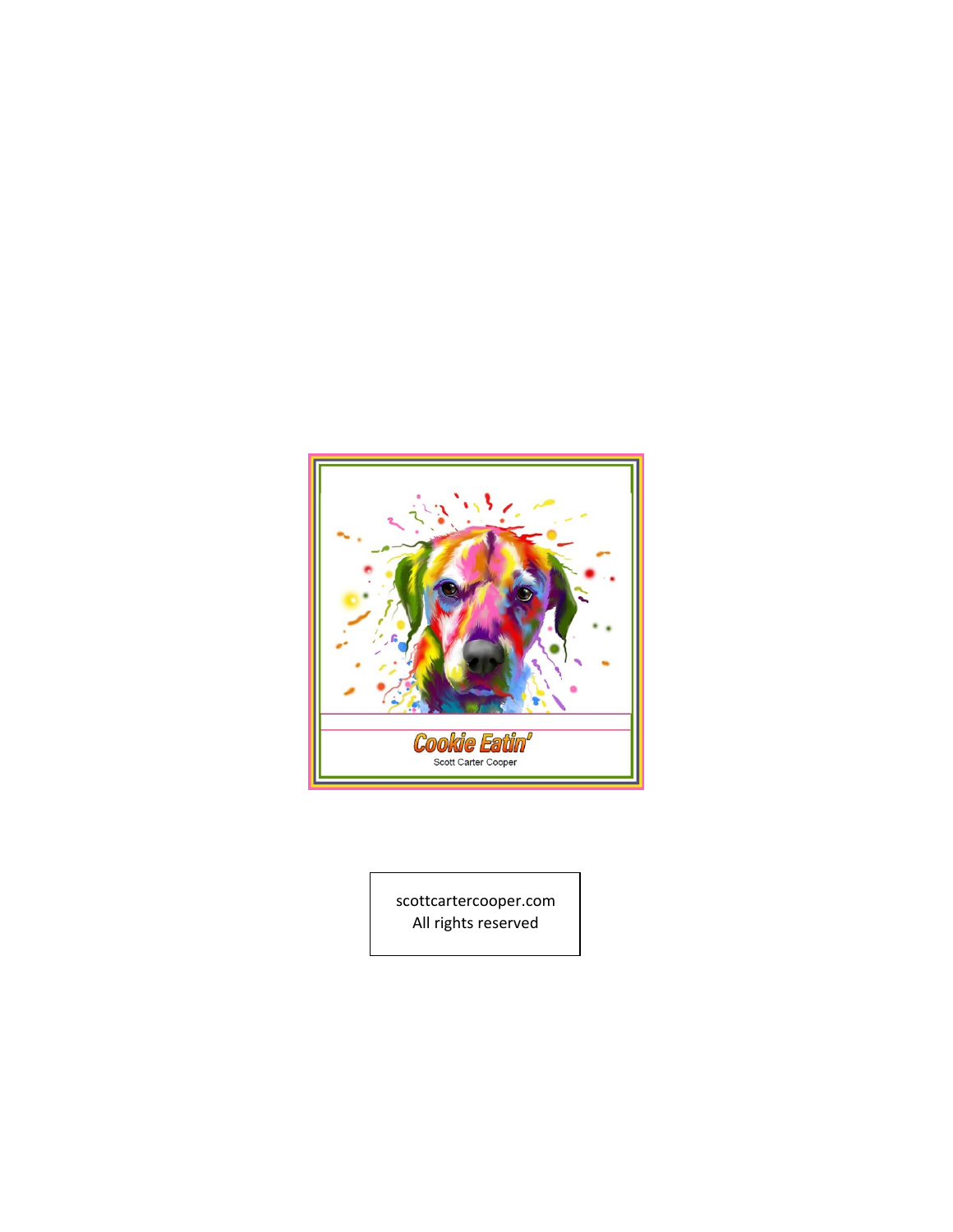Setting: A back room of a suburban home. Cast: BINKY, an affluent suburbanite: Any race, gender, 30+ CLYDE, a young person: Any race, gender, younger than BINKY COOKIE, a dog: Any race, gender, or age.

No attempt should be made to turn Cookie into a cartoon. No cute ears, snouts, or tails. Cookie is just a good dog.

As the pandemic comes to an end, a young person makes the painful decision to get rid of their dog.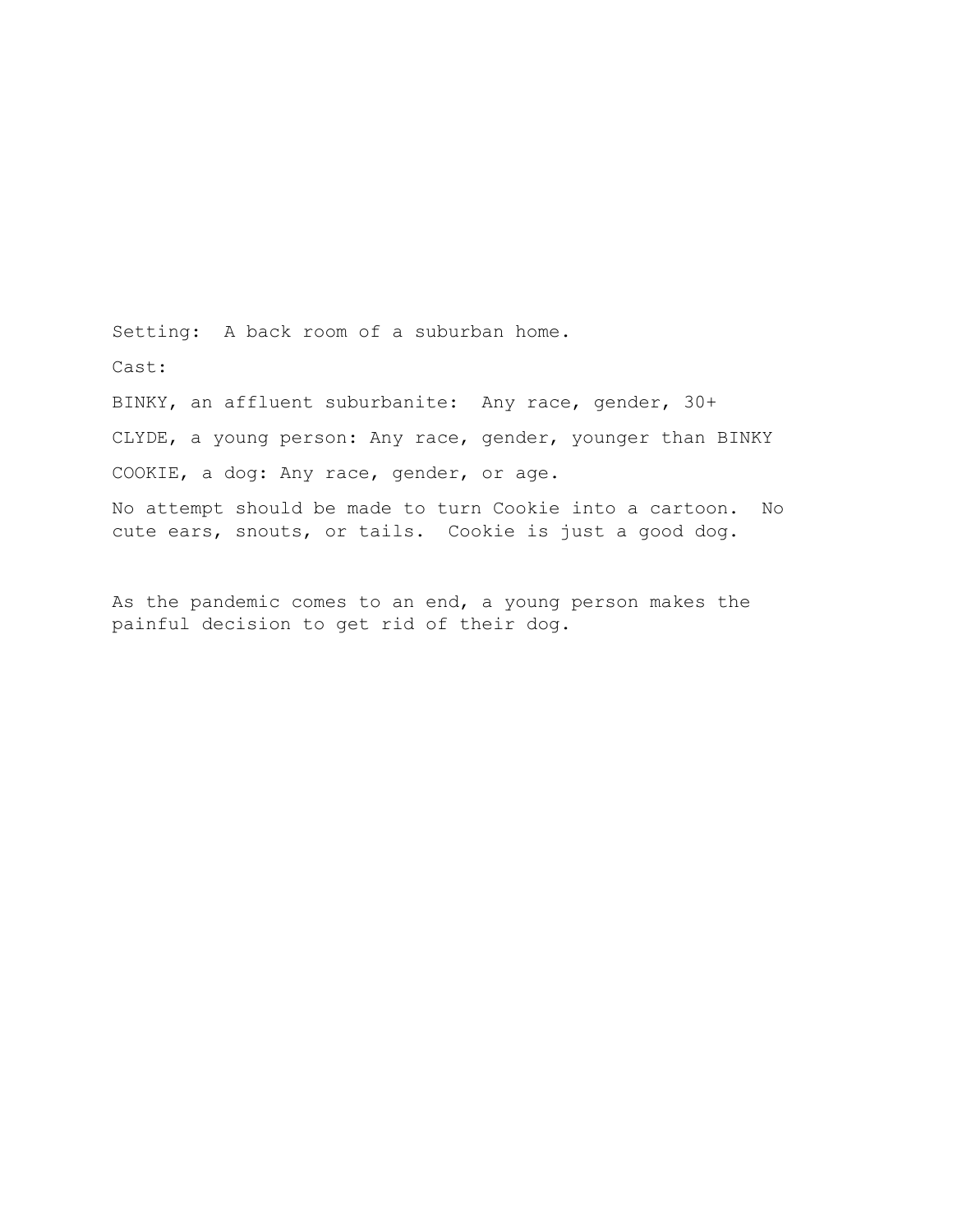*Enter a well-dressed suburbanite, BINKY, followed by CLYDE, holding a leash. At the end of the leash is a cute, but somewhat unkempt dog, COOKIE.*

#### BINKY

… and then there's this…

#### CLYDE

Wow. A whole room? See this Cookie? A whole room just for you.

#### BINKY

Of course.

#### CLYDE

It's a beautiful home.

#### BINKY

Thank you. Is there something the matter?

# CLYDE

Oh, no. No. I… The way Liz described… This is stupid. It's such a beautiful home. So… spare, I guess is the word.

# BINKY

Oh. Why… thank you for noticing.

#### CLYDE

You're welcome.

#### BINKY

We've been practicing Minimalism. Julia Roberts. Leonardo DiCaprio. Gwyneth, of course. Kanye. Everyone is doing it. Minimalism. I highly recommend it.

### CLYDE

I'll look into it.

## **BINKY**

We were so thrilled when Lizzie mentioned she knew someone who was looking to re-home a dog.

**CLYDE** 

Yes.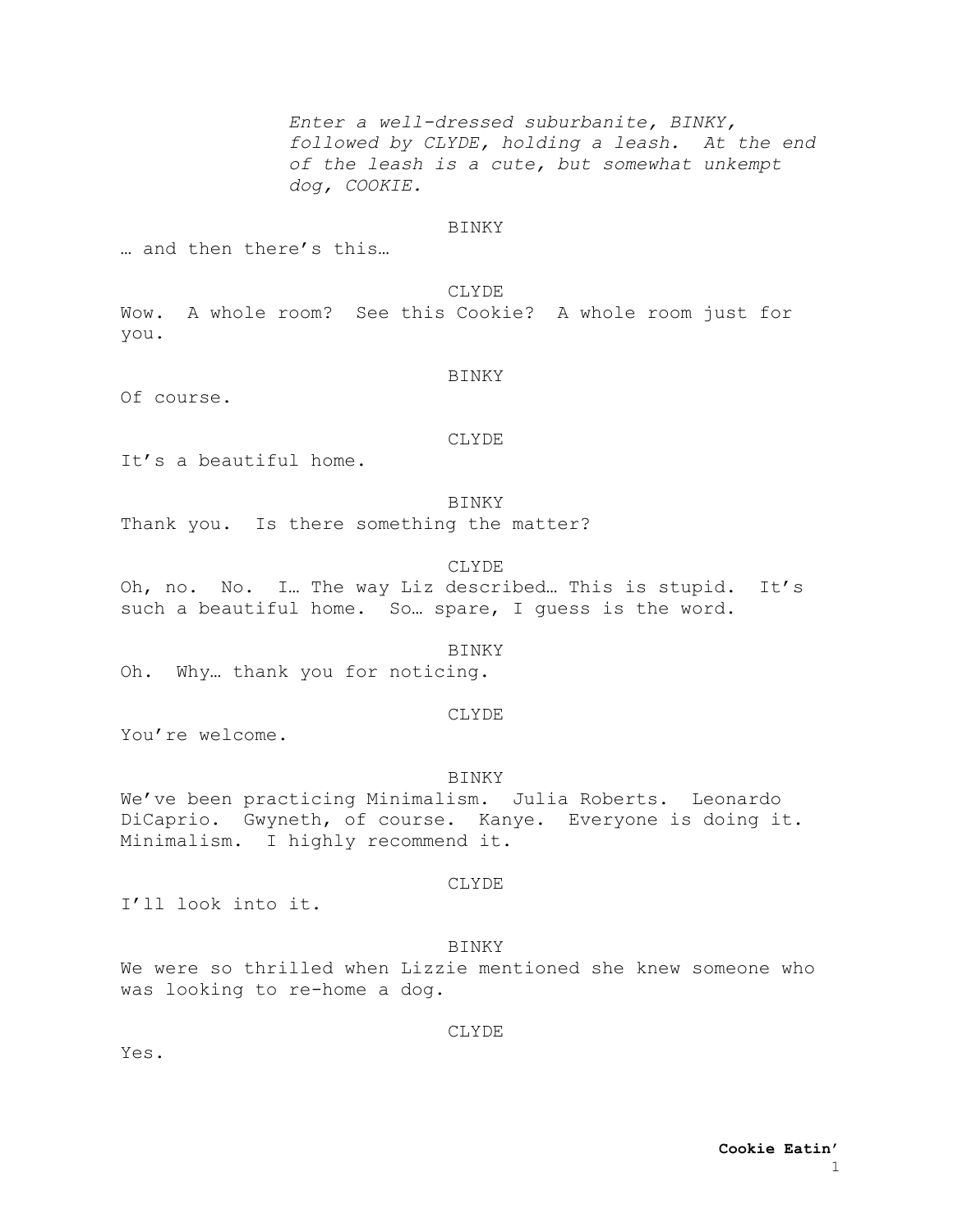May I ask why?

#### CLYDE

I guess you could say the pandemic has forced me into practicing my own form of Minimalism.

#### **BINKY**

It has been such a nuisance, hasn't it?

# CLYDE

Yes.

#### **BINKY**

Did you find the masks to be drying to your face? It got to the point where I was just embarrassed to even get on a Zoom. I mean, it was like no one was even looking at me anymore. I had to spend an entire day trying to find a decent moisturizer. The lower half of my face was just… some of us have super sensitive skin, you know? And we were never once a consideration in all of this mask mandate… No. I… I… Deep breath. I saw this headline in my Facebook feed on how Julia Roberts practices Minimalism and I was like – Yes, Julia, yes! Just release attachment to this whole Western concept of, you know, 'results', and then like magic, the universe provided – as it always does – and I found this amazing new seaweed/yak placenta extract on Gwyneth's website, and my skin has never looked better. And… well, people are looking again. I feel seen. And I owe it all to Julia. And Gwyneth, of course. Anyway, it has been such a relief to just, you know, put that whole mask nightmare behind us. Don't you agree?

#### CLYDE

Yes.

BINKY Minimalism! Well, it's changed my life.

Good for you.

#### BINKY

So, this is Pookie.

CLYDE

Cookie.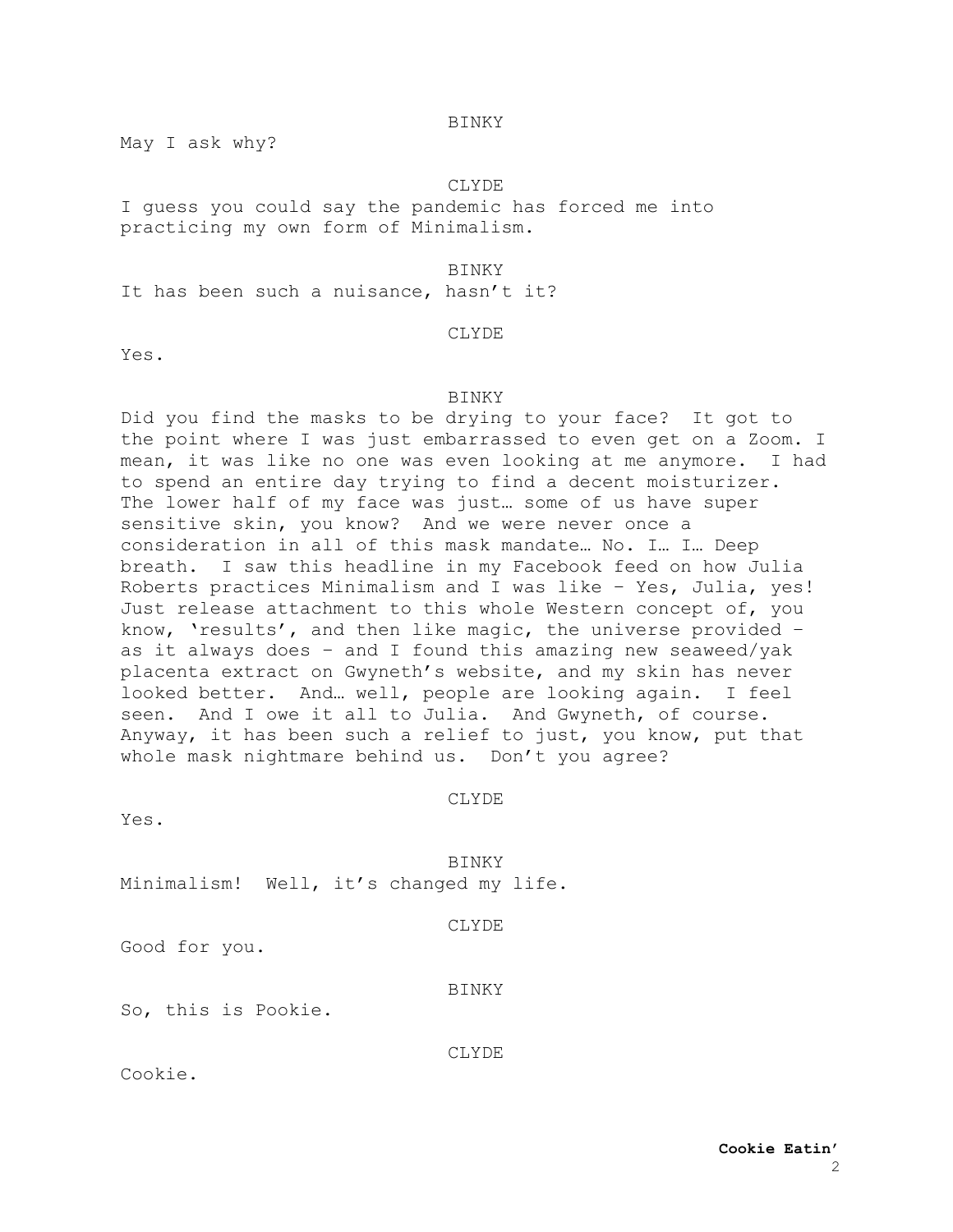Let's have a look, shall we? First…

*BINKY puts on a pair of Latex gloves.*

If there's one thing I've learned these past few years is that you never can be too careful.

# CLYDE

I gave Cookie a bath yesterday.

BINKY Oh, I'm sure. Come here, Pookie. Such a good dog. Yes. Seems rather thin.

CLYDE

Yes?

BINKY Well, we'll fatten you right up. Yes, we will. Yes, we will. Pookie seems a little lethargic.

CLYDE

It was a long walk.

#### BINKY

You should have Ubered.

CLYDE

Oh…

BINKY I'll send you home in an Uber-XL.

CLYDE No. Thank you. I have some of Cookie's favorite toys… and some…

# BINKY

Let me.

*BINKY takes the shopping bag from CLYDE.*

This must be very hard for you.

CLYDE

Yes.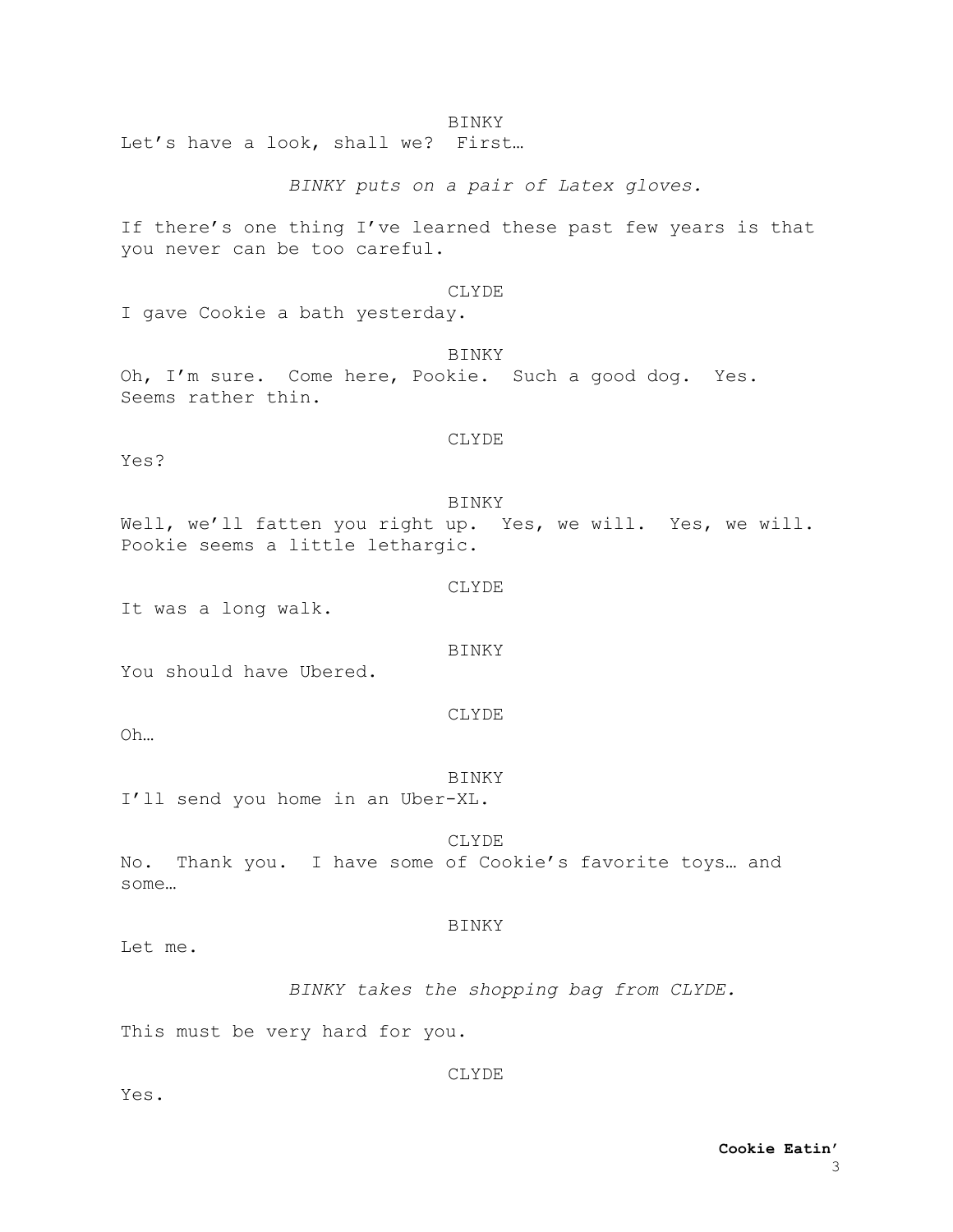I promise, we'll take good care of Eton.

CLYDE

Eton.

#### **BINKY**

Oh. We're going to call the dog Eton.

Oh.

# CLYDE

BINKY It's a surprise for… Our son, Buster, is coming home next

week. He's been away, studying abroad at -

#### CLYDE

Eton?

# BINKY

Yes! We've been trying to tempt him back home and we thought…

#### CLYDE

I get it. I get it.

# BINKY

Taking in an unfortunate animal is the least we could do. Buster's always saying, you know, we have to find ways of giving back. So much suffering in the world. And. Well. Dogs have always been the key to our hearts. Buster and me. A way for Buster and me to, you know... bond, I guess is the word all the cool kids are using these days. Don't you find that two people who love animals, yet have absolutely nothing else in common, that a deep and abiding love of animals can unlock something special between two people, bring them just a little closer together? Buster will be thrilled to meet Pookie. Could I offer you some coffee? My father grows it, literally, in his own back yard. Or I could have Lizzie put together a basket of some things to take with you. She made some lovely mango-cardamon scones this morning, and I think we just had a delivery of beef… We might have some extra soap?

#### CLYDE

I should be going.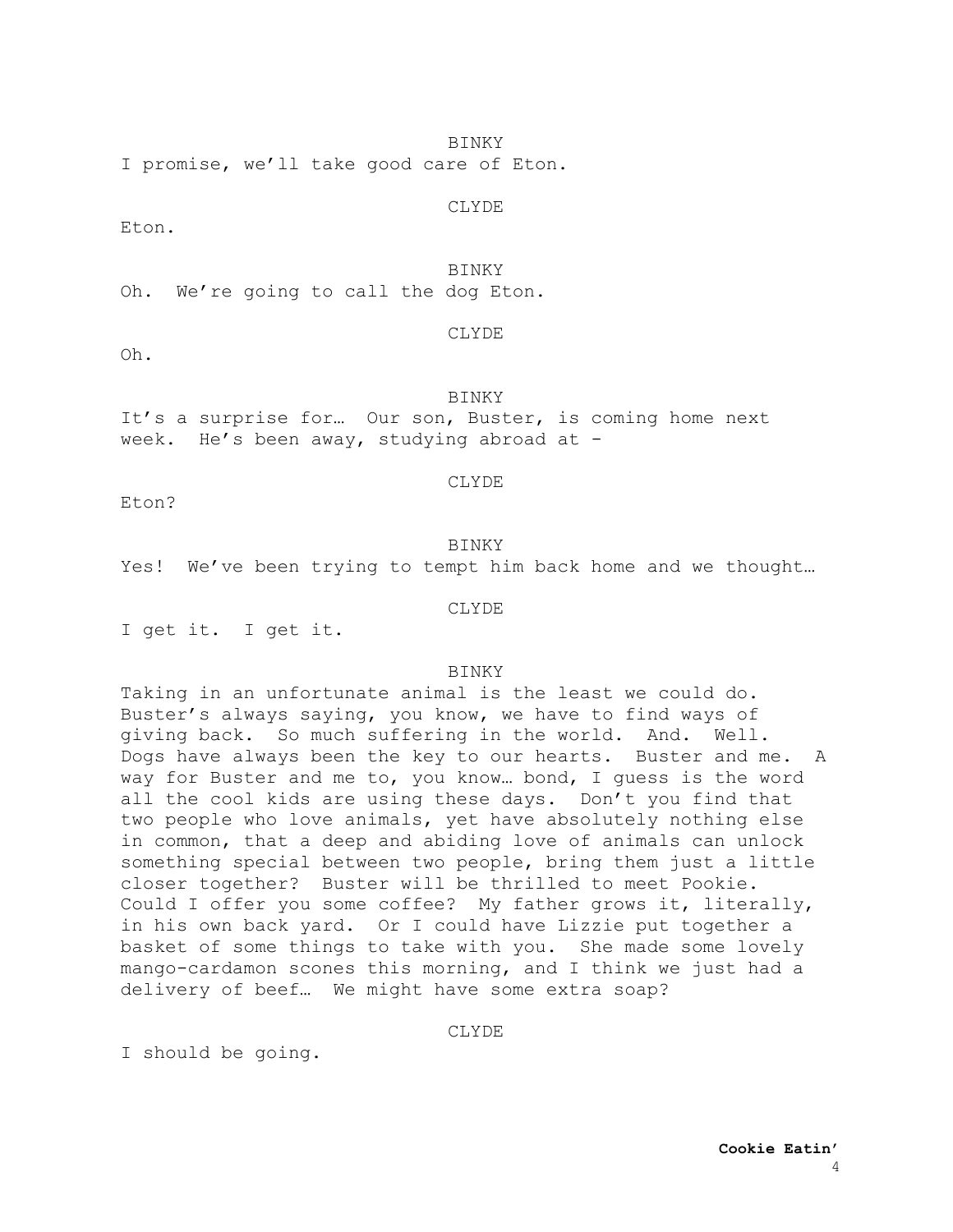Well. I'll give you a minute to say good-bye.

*BINKY steps back but does not leave the room.*

CLYDE

Bye Cookie. You be good, OK?

*CLYDE kisses the dog and begins to exit. COOKIE blocks the exit.*

I have to go now.

#### BINKY

Eton. Come.

*COOKIE looks at BINKY but does not move.*

#### CLYDE

Go on now.

*COOKIE moves away from the exit but does not go to BINKY.*

Sit.

*COOKIE sits.*

BINKY It will take a little time to get used to us.

#### CLYDE

Yes.

*BINKY crosses to the dog, but COOKIE backs away.*

Cookie. Be nice.

### BINKY

Are there some treats in the bag?

*BINKY finds some treats in the bag.*

Here Eton. Look. Binky's got something for you. Come to Binky.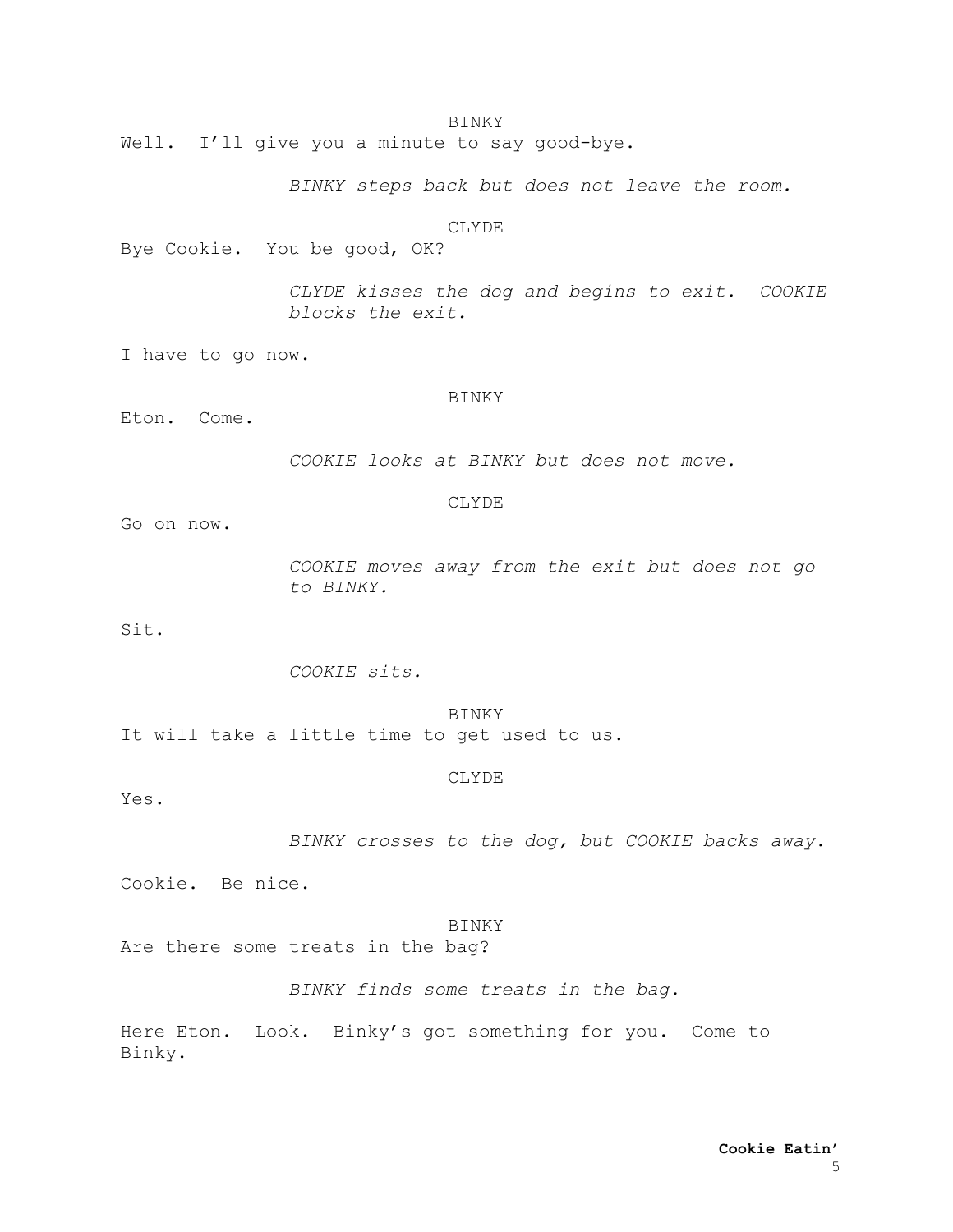*COOKIE is unimpressed. BINKY tosses the treat to COOKIE, who just lets it land. CLYDE picks up the treat and tosses it to COOKIE, who catches it in its mouth.*

Good dog! Eton. Good dog! Who's a good dog? Eton's a good dog.

> *Again, BINKY tosses COOKIE a treat, which the dog ignores.*

#### CLYDE

Maybe if you held it out in your hand.

*BINKY retrieves the treat and holds it out to COOKIE.*

BINKY Come on, Eton. Come get your num-nums from Binky. Here Eton.

Try Cookie.

BINKY

CLYDE

Oh. It's such a plain name, isn't it? So retro. I love it.

CLYDE

Try it.

BINKY

Here Pookie.

*COOKIE crosses to BINKY and sniffs the treat. Then crosses to the exit and lays down.*

CLYDE

It'll just take some time. I want to thank you for doing this.

# BINKY

Our pleasure.

*CLYDE tries to leave, but COOKIE will not move. CLYDE finds a treat in a pocket and holds it out to COOKIE, who slowly comes forward and takes the treat from CLYDE. While COOKIE eats, CLYDE moves so that COOKIE cannot block the exit again. CLYDE can't exit.*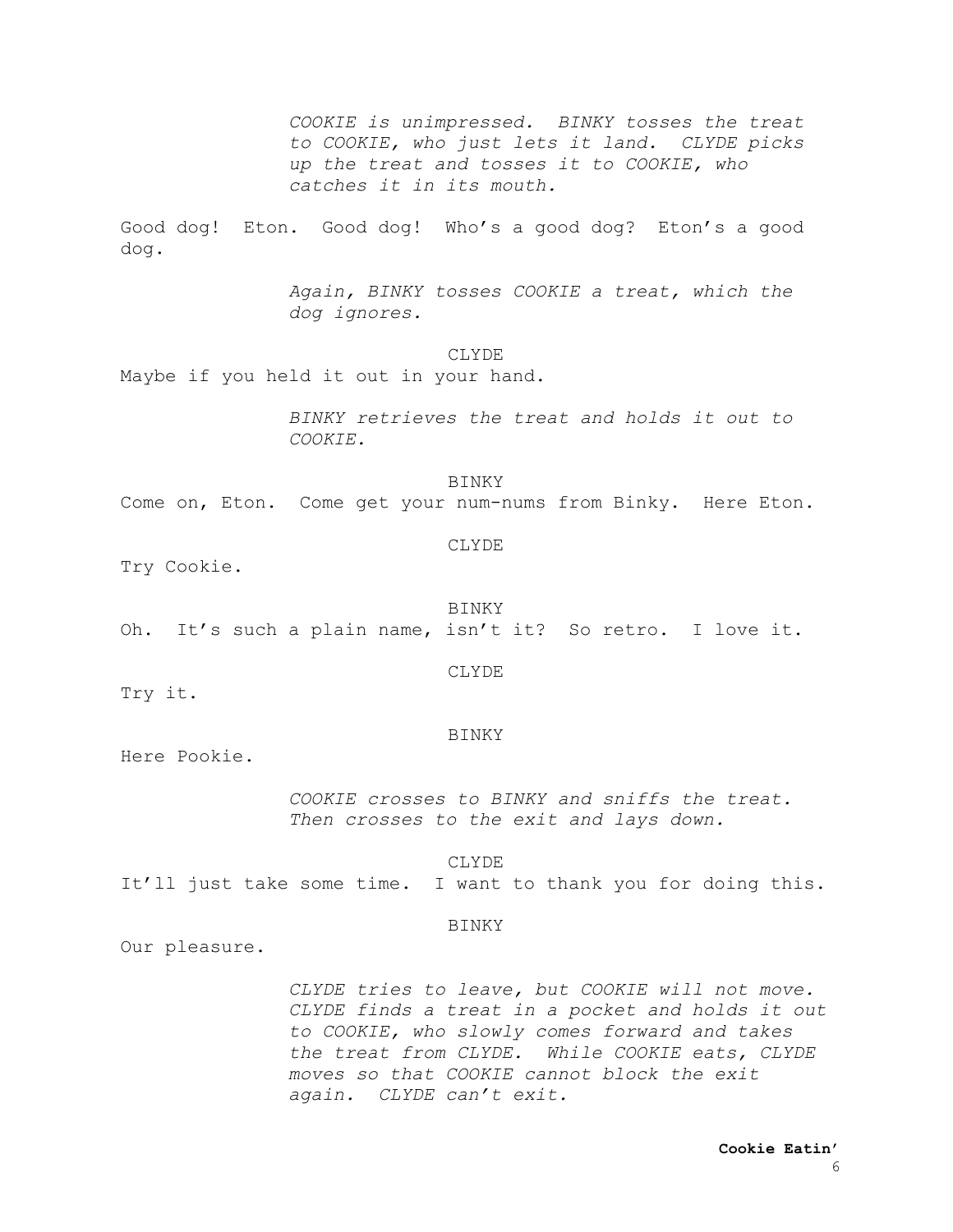BINKY You know… maybe this isn't going to work out.

# CLYDE

No. It has to. I just can't…

**BINKY** If it's a matter of money, maybe we could, I don't know... sponsor the dog at a daycare facility while you look for work.

CLYDE

I couldn't.

BINKY I'm sure it wouldn't be for long.

CLYDE

No.

BINKY

You obviously love your dog.

*CLYDE does not answer.*

And Cookie loves you. Maybe once you're on your feet…

CLYDE

Cookie needs a home.

**BINKY** 

Well, I think we both want what's best for the dog.

CLYDE

Yes.

# BINKY

See? Pookie has unlocked our hearts and we're bonding! Over a dog! Oh. The universe is such a magical place. But maybe this isn't the best place for Cookie. Or… Maybe it is! Let's have a scone and some coffee and wait for a message from the universe. And I'll get Lizzie to put together that basket we talked about. OK?

CLYDE

OK.